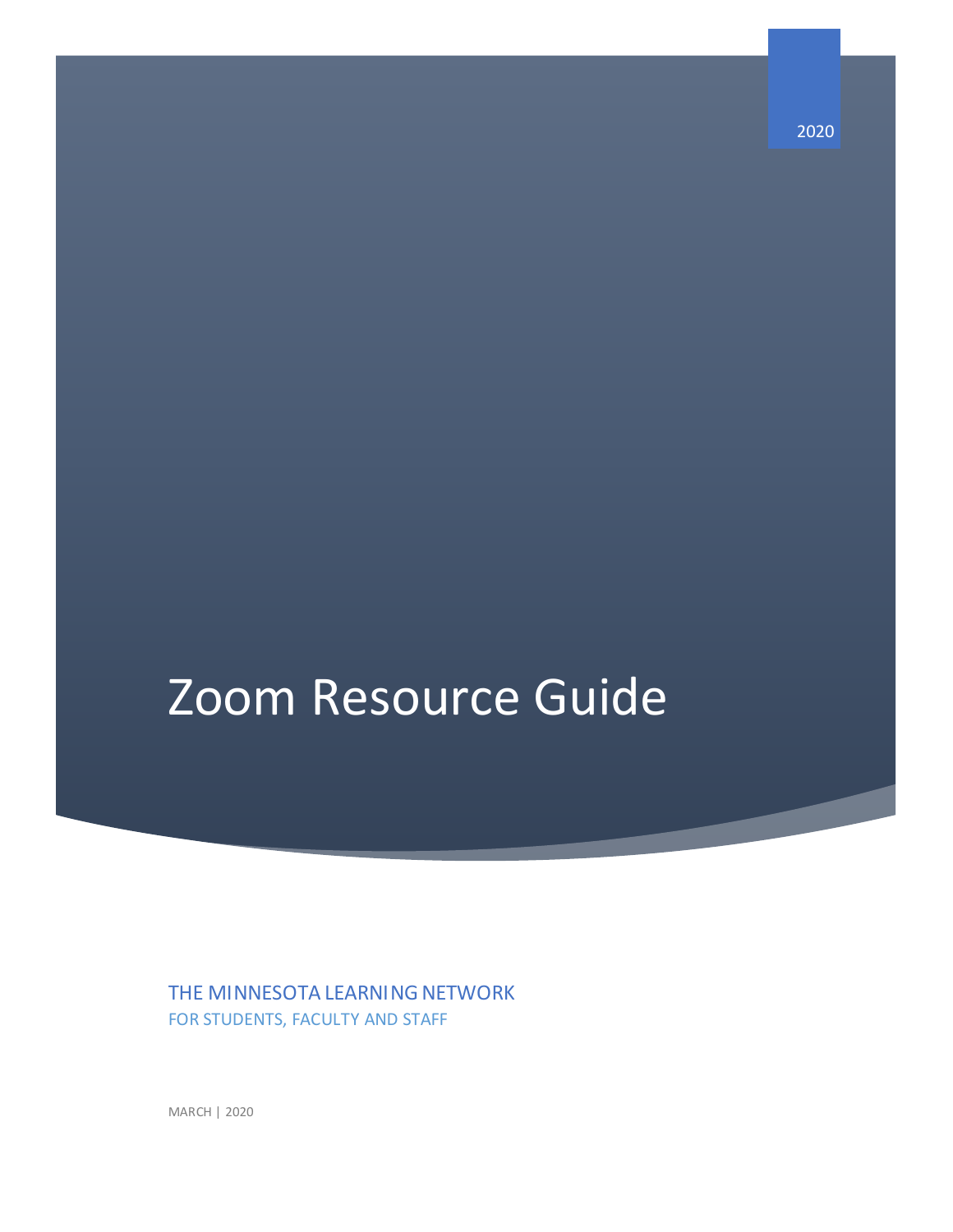# Table of Contents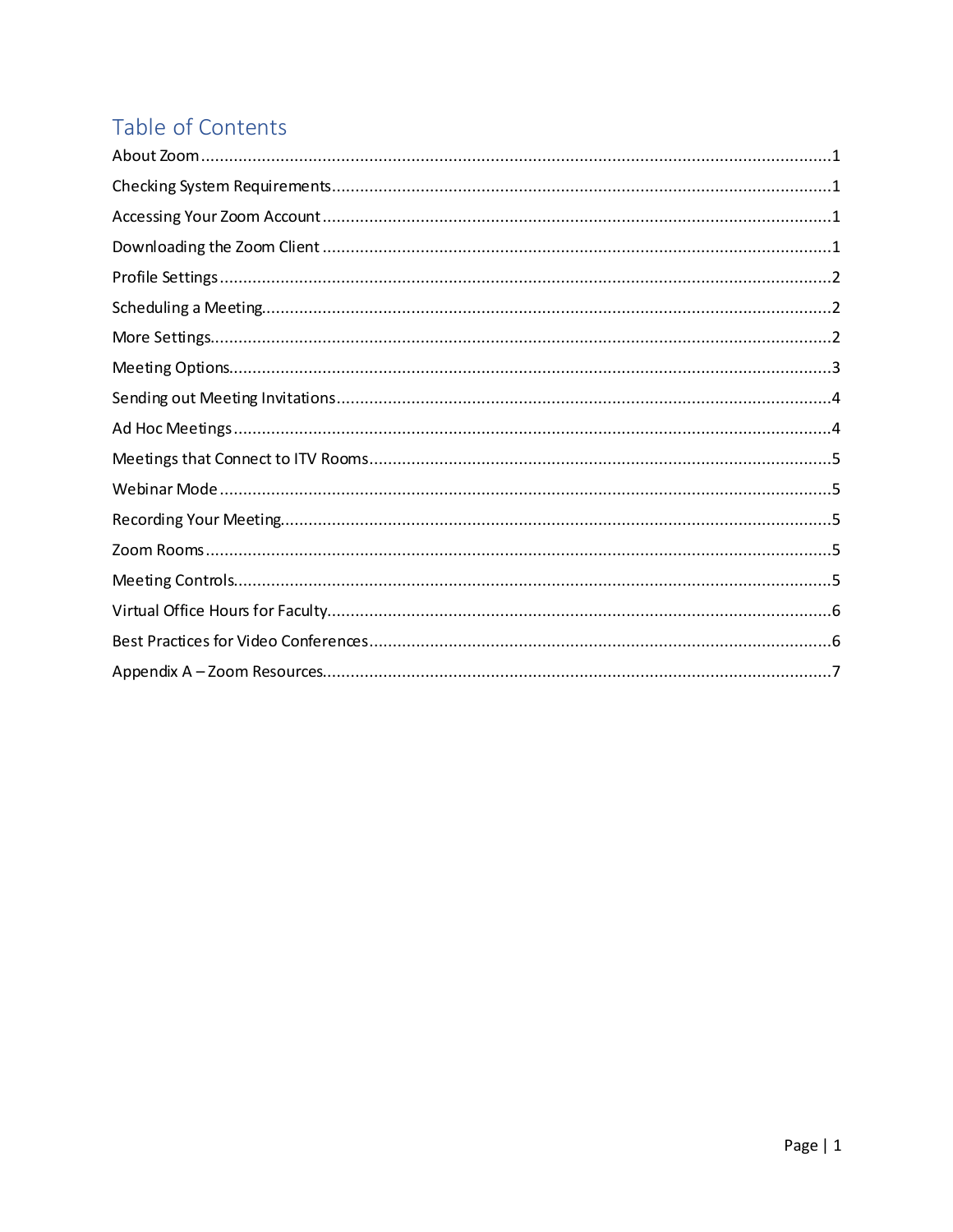#### <span id="page-2-0"></span>**About Zoom**

Zoom is a videoconferencing software with tools for you to attend meetings, set up office hours, record a presentation, deliver a live lecture, and work collaboratively on group projects. You can share your desktop, share a whiteboard, and even set up breakout rooms for small group discussion or projects.

#### <span id="page-2-1"></span>**Checking System Requirements**

In order to use all the features of Zoom, you will need a computer, laptop, tablet or cell phone with a camera, speaker and microphone. In order to use your cell phone for Zoom you will need to download the Zoom Cloud Meetings app from the app store. For all other devices you can test your device and try out Zoom meetings and the controls through this website with or without a zoom account: [https://zoom.us/test](https://nam02.safelinks.protection.outlook.com/?url=https%3A%2F%2Fzoom.us%2Ftest&data=02%7C01%7CHeidi.Andersen%40southcentral.edu%7Cbc520605975d42e2524908d7cc24e0b8%7C5011c7c60ab446ab9ef4fae74a921a7f%7C0%7C0%7C637202331063810600&sdata=1Hgd2rtrhBN2n6fo7iLAQrcfK%2BntIykXW5ni76FJ%2BlQ%3D&reserved=0)

#### <span id="page-2-2"></span>**Accessing Your Zoom Account**

Everyone within Minnstate already has a free Zoom account. To access your account, go to: [https://minnstate.zoom.us](https://nam02.safelinks.protection.outlook.com/?url=https%3A%2F%2Fminnstate.zoom.us%2F&data=02%7C01%7CHeidi.Andersen%40southcentral.edu%7Cbc520605975d42e2524908d7cc24e0b8%7C5011c7c60ab446ab9ef4fae74a921a7f%7C0%7C0%7C637202331063800642&sdata=EPZbAtBisUx4k7CPFVqew02E6g38ilhL%2FIqCJIuCW4A%3D&reserved=0)

Click on the button to Sign in. This will take you to a page where you can log in using your Star ID.

#### <span id="page-2-3"></span>**Downloading the Zoom Client**

Once you are logged in to Zoom in your web browser, go to: Resources > Download Zoom Client

Follow the directions to download the zoom client, open it up. DO NOT Sign in by entering your email and password. Instead, click on *Sign in with SSO*

Enter the company domain as seen in the image below, then click on Continue to go to the Star ID sign in page.

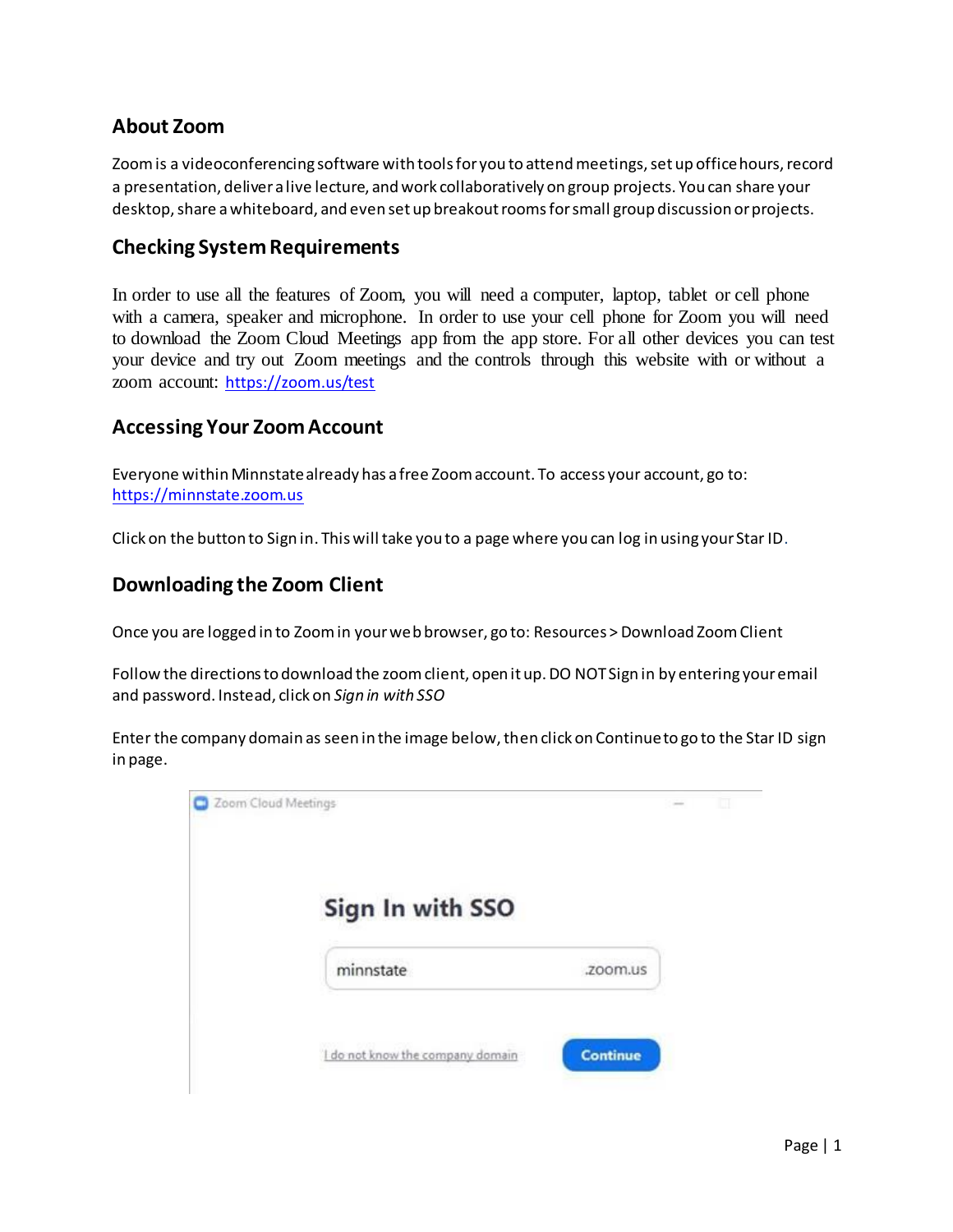## <span id="page-3-0"></span>**Profile Settings**

Most of the profile settings do not need to be edited. The only item you will want to check is the time zone which may default to (GMT-5:00) Panama. If this is the case, you will want to change it to the correct time zone for Minnesota: (GMT-5:00) Central Time (US and Canada).

#### <span id="page-3-1"></span>**Scheduling a Meeting**

For a basic meeting with peers who will all connect via their computer or mobile device, use your web browser to log in to Zoom. (see Accessing Your Zoom Account) Click on Schedule a Meeting near the top centerof the web page, or log in to the Zoom app and click on Schedule.



Give your meeting a name that has meaning,

When: set the date and the start time.

Duration: Next, use the drop-downs to set how long the meeting will last

Time Zone: The default time zone may show up as (GMT-5:00) Panama. If this is the case, change it to (GMT-5:00) Central Time (US and Canada) for Minnesota. In order to set this to the default time zone, see Profile Settings.

For most meetings this is enough. You can accept all the defaults and scroll to the bottom of the page and click Save.

#### <span id="page-3-2"></span>**More Settings**

**Recurring Meeting**: For regularly schedule meetings, use the recurrence option for daily, weekly, or monthlymeetings.

**Registration:** This is an advanced feature that will not be addressed in this guide. There is a very useful article with step-by-step instructions for the registration feature on the Zoom website at [https://support.zoom.us](https://support.zoom.us/)

**Meeting ID:** Your personal meeting ID is unique to you. By default, this is the meeting ID for all of your meetings. Occasionally you may want to use a different meeting ID. For these few meetings you can choose to have Zoom automatically generate a new meeting ID.

**Meeting password:** Most meetings will not need a password. If you feel the need for additional security, you can require a meeting password which must be entered on the screen before participants can join.

**Video:**If you want to hold a meeting where the focus is a shared document or presentation, you have the option to turn off the video for yourself (Host) and for participants.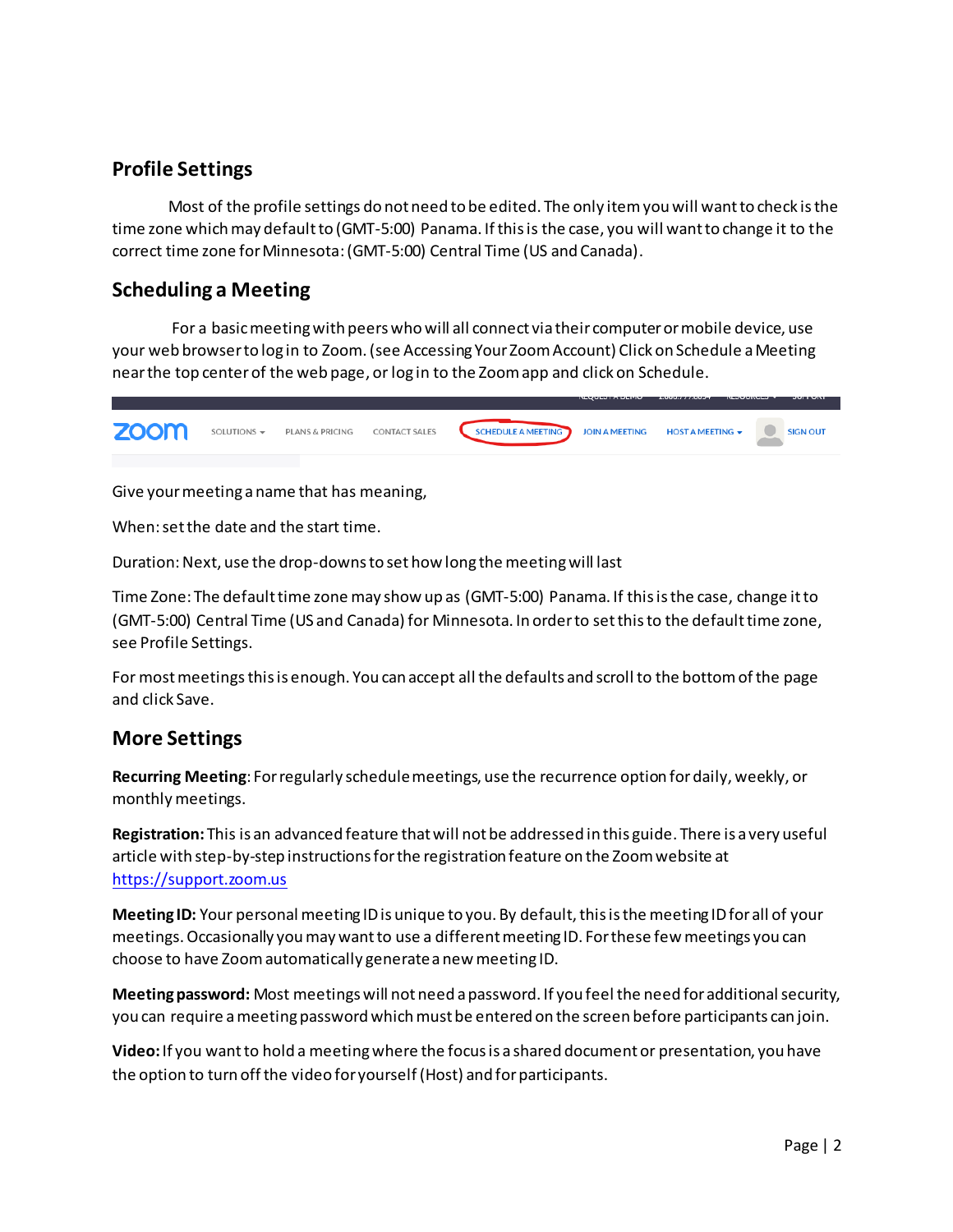**Audio**: There are 4 options for audio- Telephone, Computer, Both Telephone and Computer, or 3rd Party Audio. The best option will be to select Both Telephone and Computer Audio. That way if a participant has an unstable internet connection, they can still join by phone.

# <span id="page-4-0"></span>**Meeting Options**

**Enable join before host:** This option will allow participants to join the meeting even if you have not yet joined.

**Mute participants on entry:** This option will automatically mute the microphones of all participants as soon as they join the meeting. Participants can unmute themselves to talk, or you can unmute them as needed. Do not use this option when connecting to an ITV room.

**Only authenticated users can join:**This option allows hosts to restrict participants who can join a meeting or webinar to those who are logged into Zoom, and even restrict it to Zoom users who's email address uses a certain domain.

If a participant tries to join the meeting or webinar and is not logged into Zoom, or logging in with the specified email domain, they will receive one of the following messages:



**Record the meeting automatically:**If you select this option you will be asked to choose to record it to your hard drive, or to the cloud. If you choose to save the recording to the cloud you will receive an email when the recording is complete. The recording can be accessed by clicking the link in the email, or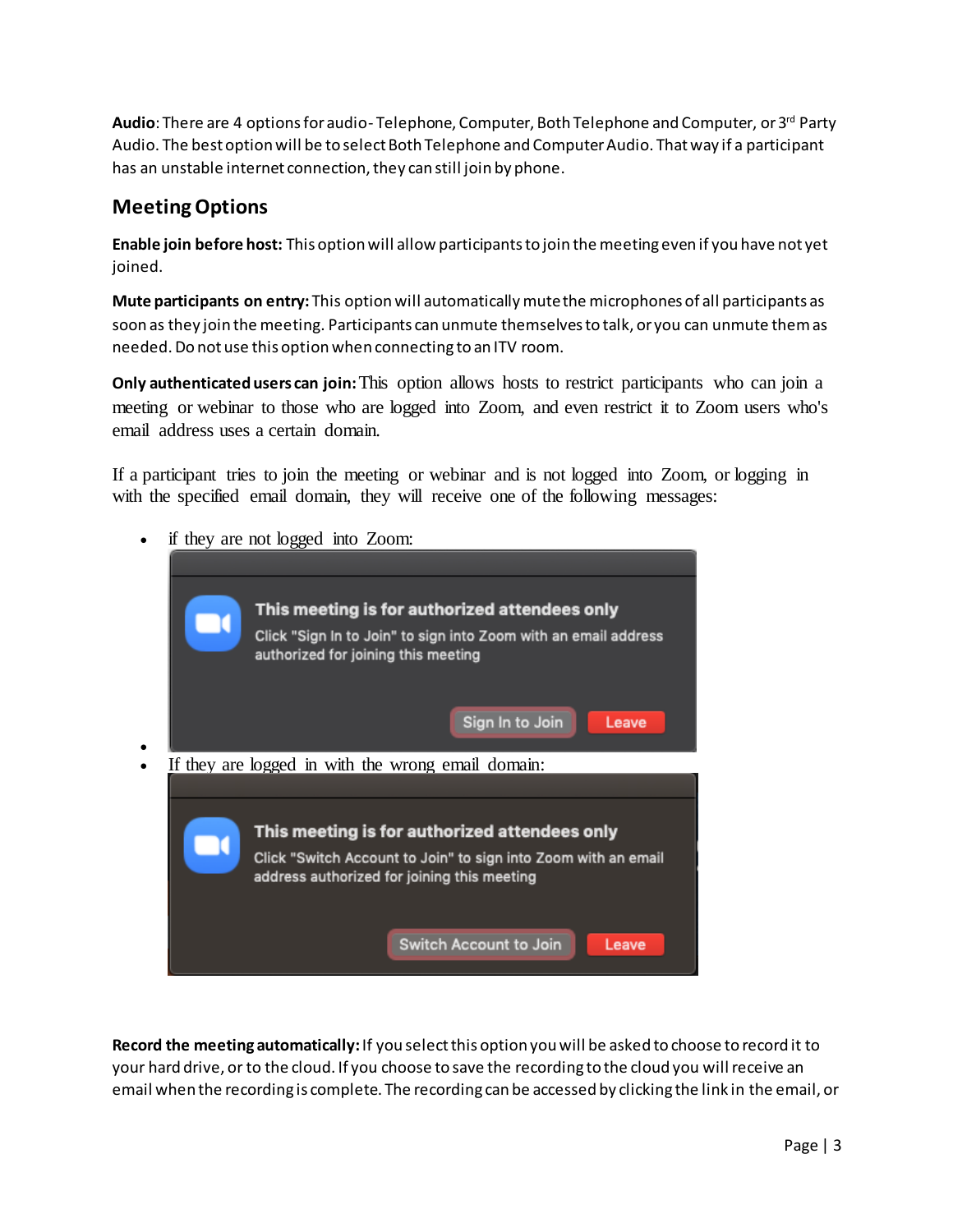by logging in to Zoom with your web browser and clicking on Recordings in the navigation bar on the left side of the web page.

**Alternative Hosts:** You can choose another person within your organization as an alternative host to allow them to mute participants, share documents, and monitor the chat window so you can focus on the meeting or presentation.

#### <span id="page-5-0"></span>**Sending out Meeting Invitations**

Once you have set up your meeting and clicked Save at the bottom of the page, you will see the details of your meeting. On the right side of the page about halfway down you will see a link to invite attendees and an option to Copy the Invitation.

**Invite Attendees** 

Join URL: https://minnstate.zoom.us/j/744034855

Copy the invitation

For meetings that are not starting immediately, click on Copy the Invitation. When the window opens, click on the button to Copy the Meeting Invitation, then go to Outlook and paste the information into an email or an Outlook calendar invitation. You can then send the meeting invitation out to those you want to attend.

# <span id="page-5-1"></span>**Ad Hoc Meetings**

You can start an ad hoc meeting from your web browser, from the Zoom App, or from a Zoom Room. From the web browser, use the drop-down next to Host a Meeting in the upper left corner of the web page and choose to start the meeting with the options you want. From the Zoom app, click on New Meeting. There is a drop-down to toggle between starting the meeting with video or without video.

|                                         | Q seen           |                    |
|-----------------------------------------|------------------|--------------------|
| <b>Meet Now</b><br>Rooms                |                  |                    |
| 围<br>Almaden Blvd.<br>Meeting List      |                  |                    |
| Aniber Street<br>ф                      | $-$              |                    |
| $\frac{1}{\mathbb{R}}$<br>AM Shaft Boom | <b>Service R</b> |                    |
| Arendelia                               | ×                | No one is invited. |
| x<br><b>HF Win Room</b><br>Phone        | $1 - 1$          | <b>Meet Now</b>    |
| <b>KS</b> Touch                         | $1 - 1$          |                    |
| Zoom Room 12                            |                  |                    |
| ×                                       |                  |                    |
| Actas Crosby                            |                  |                    |
| <b>Andrew Wayne</b>                     | <b>South B</b>   |                    |
| 阅<br>Andy DeBorca                       | <b>Service</b> & | 30 minutes         |

From a Zoom Room, tap the button to Meet Now and invite participants from the directory.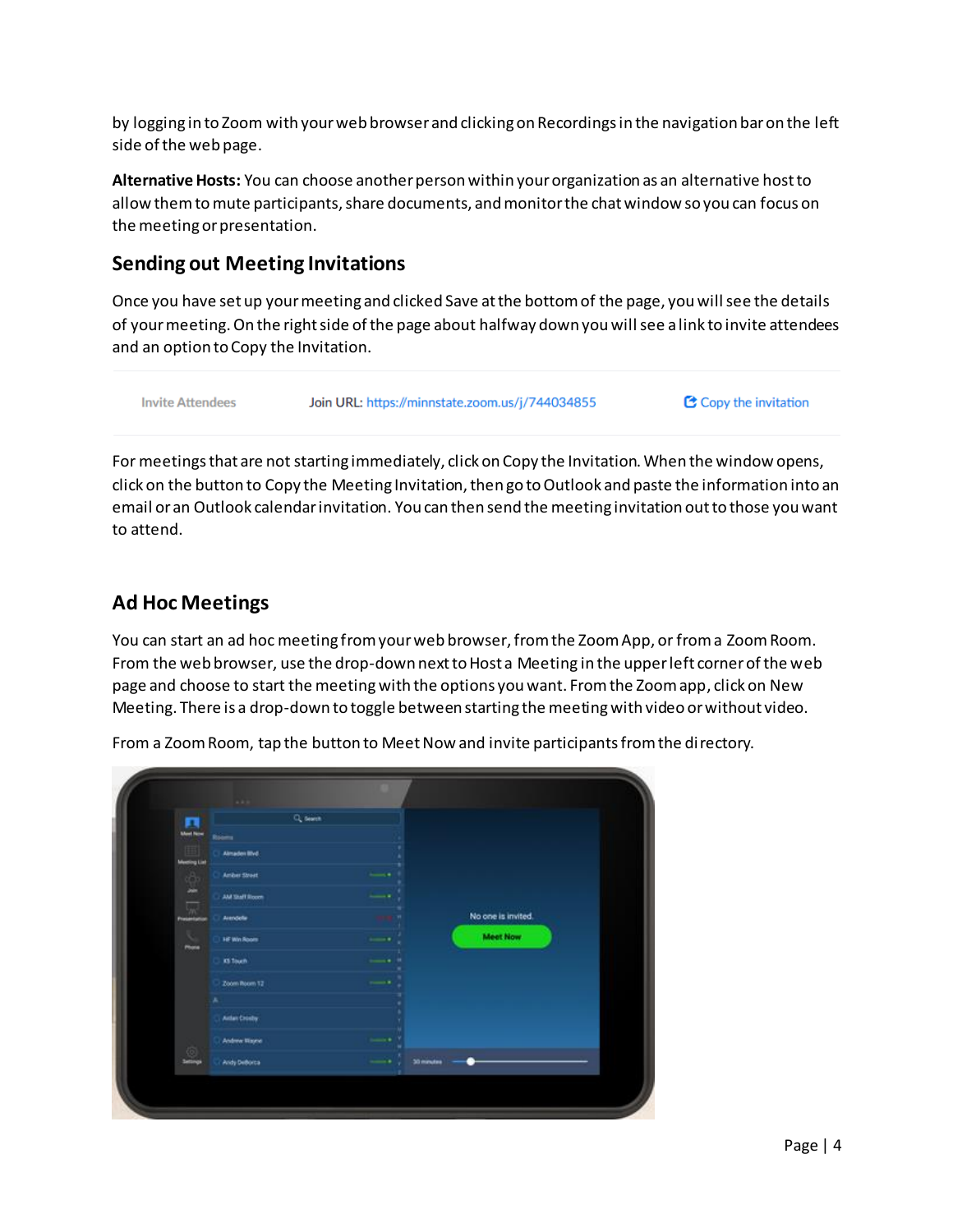# <span id="page-6-0"></span>**Meetings that Connect to ITV Rooms**

Reserve the room through your campus room scheduler.

Set up the Zoom meeting with these two settings - Be sure to check the box to Enable Join Before Host and make sure there is no check in the box to Mute Participants on Entry.

Send the complete Zoom meeting invitation to your regional ITV scheduler along with the room information to request a connection between your zoom meeting and the ITV room(s). DONOT send an Outlook meeting request to the regional scheduler unless you want them to attend the meeting.

#### <span id="page-6-1"></span>**Webinar Mode**

Webinar mode is perfect for presentations and guest speakers.

#### <span id="page-6-2"></span>**Recording Your Meeting**

#### <span id="page-6-3"></span>**Zoom Rooms**

To join a meeting from a Zoom Room, use the touch screen controller and press the Join icon in the navigation bar on the left. A key pad will display and you can simply enter the meeting ID and then press Join.



## <span id="page-6-4"></span>**Meeting Controls**

As the host of a Zoom meeting, you will have a control bar across the bottom of your screen. If you don't see it, simply move your mouse to the bottom of the screen and it will show up.

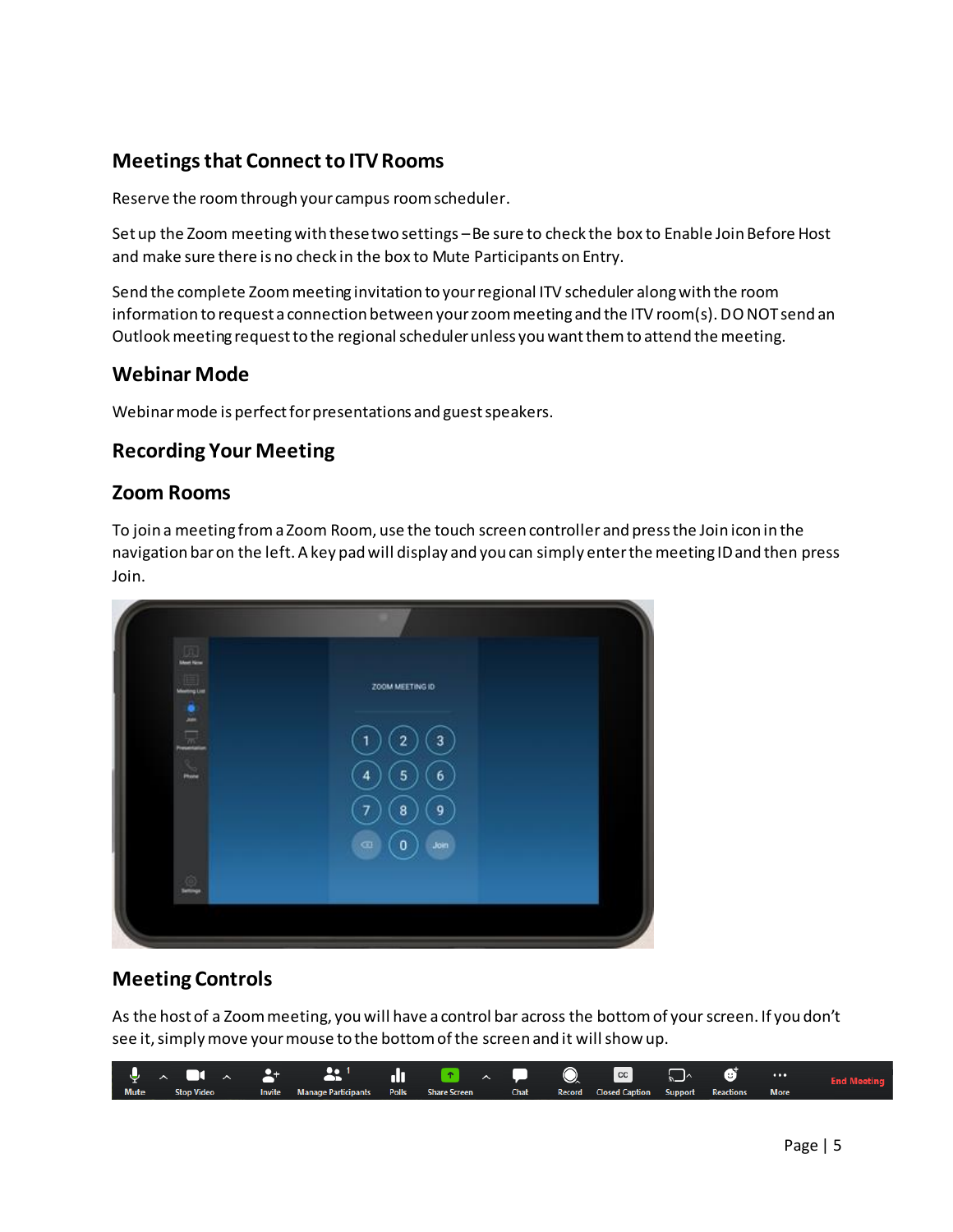These tools will help you to control the meeting in several ways. You can launch a poll, share a document or presentation, record the meeting, etc. If you click on Manage Participants you can mute a participant microphone if there is background noise disruptive to the meeting

As a participant you will see similar controls at the top of your screen. Again, if you don't see the controls simply move your mouse across the top of the screen and they will show up.

# <span id="page-7-0"></span>**Virtual Office Hours for Faculty**

Faculty can set up virtual office hours by creating a recurring meeting and checking the box to Enable Waiting Room. When you join the meeting you will see something similar to the message below:

#### Please wait, the meeting host will let you in soon.

#### Molly Parker's Personal Meeting Room

The message can be edited by the instructor setting up the virtual office hours.

The instructor will see a window with the list of participants in the waiting room. They can broadcast a message to everyone in the waiting room –for instance: I am currently meeting with a student, I will be with you shortly, or There are 3 people in the waiting room, please be patient and I will admit each person one at a time.

This gives the instructor control to allow for one-on-one meetings with students during office hours. It is also possible to admit multiple students at the same time.

For more information, see Zoom Video Tutorials (link in appendix)

## <span id="page-7-1"></span>**Best Practices for Video Conferences**

Provide an agenda or plan in advance of your meeting/class

Choose an appropriate quiet space with no distractions in the background.

If this is your first time using Zoom, join a few minutes early to ensure a proper connection

For your first meeting/class set aside some time to introduce participants to zoom and ensure that they are able to connect their audio and video

Take time to allow for questions, comments and reactions.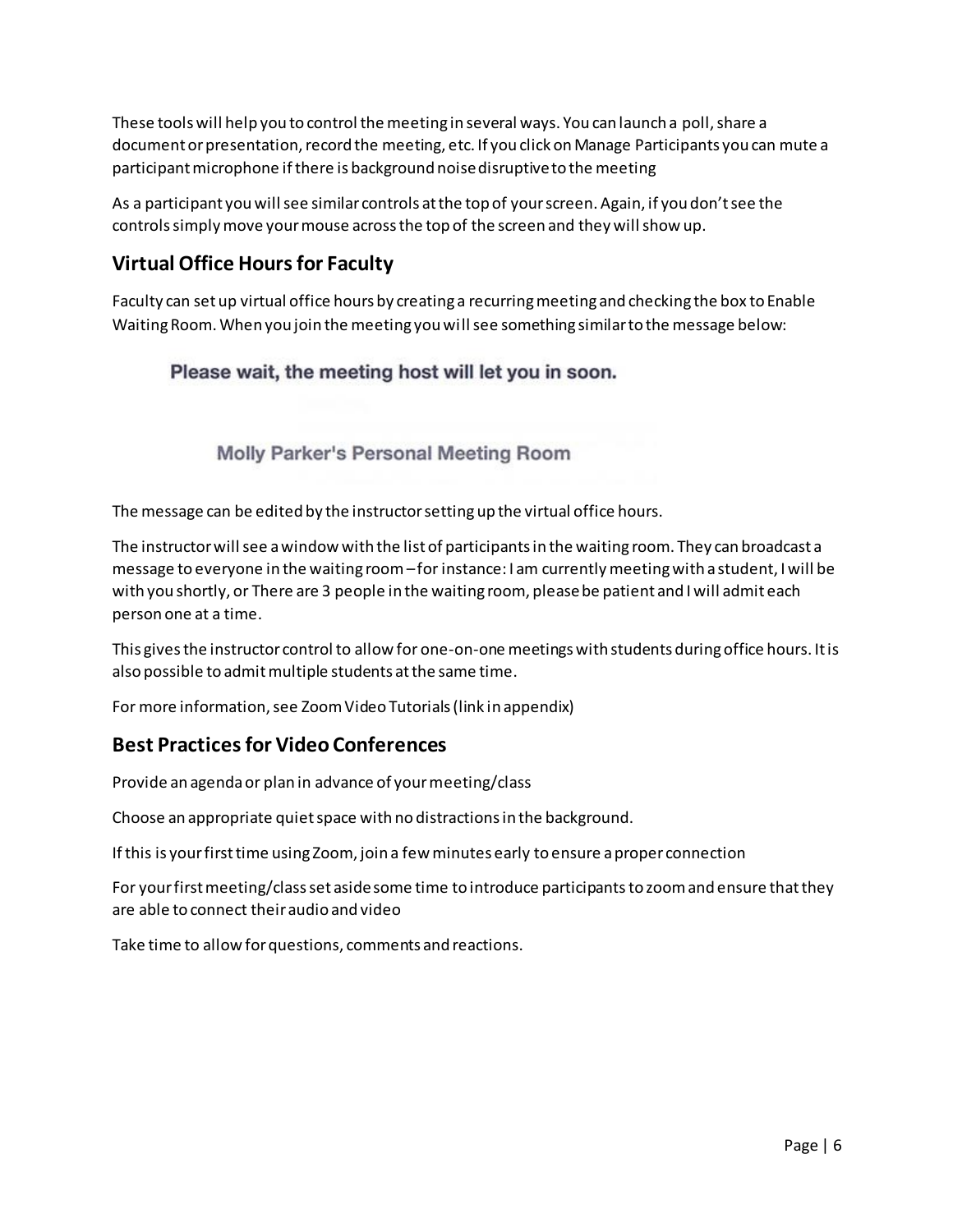# <span id="page-8-0"></span>**Appendix A – Zoom Resources**

**Zoom Video Conferencing - All current students, faculty, and staff members of Minnesota State have access to Zoom.**

| How to:                           | Link                                                          | Source           |
|-----------------------------------|---------------------------------------------------------------|------------------|
| Get Started - Desktop & Mobile    | https://support.zoom.us/hc/en-                                | Zoom Help Center |
| Requirements                      | us/categories/200101697                                       |                  |
| Access Zoom Site for MinnState    | https://minnstate.zoom.us/                                    | MinnState        |
|                                   |                                                               |                  |
| Configure account                 | https://minnstate.zoom.us/signin                              | MinnState        |
| Download Zoom Client (desktop or  | https://minnstate.zoom.us/download                            | MinnState        |
| mobile apps)                      |                                                               |                  |
| Login to Create or Join a meeting | https://minnstate.zoom.us/                                    | MinnState        |
|                                   |                                                               |                  |
| Training                          | https://support.zoom.us/hc/en-<br>us/sections/201740096       | Zoom Help Center |
|                                   |                                                               |                  |
| Live Training Webinars            | https://support.zoom.us/hc/en-                                | Zoom Help Center |
|                                   | us/articles/360029527911-Live-Training-                       |                  |
|                                   | <b>Webinars</b>                                               |                  |
| Watch Recorded Training sessions  | https://support.zoom.us/hc/en-                                | Zoom Help Center |
|                                   | us/articles/217214286-Watch-Recorded-                         |                  |
|                                   | <b>Training-Sessions</b>                                      |                  |
|                                   |                                                               |                  |
| Zoom Video tutorials              | https://support.zoom.us/hc/en-                                | Zoom Help Center |
|                                   | us/articles/206618765-Zoom-Video-Tutorials                    |                  |
| Getting Started FAQ (Joining and  | https://support.zoom.us/hc/en-                                | Zoom Help Center |
| starting a meeting)               | us/sections/201728913-Joining-Starting                        |                  |
|                                   |                                                               |                  |
| Starting Zoom desktop client      | https://support.zoom.us/hc/en-                                | Zoom Help Center |
|                                   | us/articles/360032812931-Starting-the-Zoom-<br>Desktop-Client |                  |
|                                   |                                                               |                  |
| How to use Zoom App               | https://support.zoom.us/hc/en-                                | Zoom Help Center |
|                                   | us/articles/360022265471-How-to-Use-Zoom-s-                   |                  |
|                                   | Desktop-App-v-4-3-                                            |                  |
| Zoom Web Client                   | https://support.zoom.us/hc/en-                                | Zoom Help Center |
|                                   | us/articles/214629443-Zoom-Web-Client                         |                  |
|                                   |                                                               |                  |
|                                   |                                                               |                  |
| Audio, Video, and Sharing Help    | https://support.zoom.us/hc/en-<br>us/categories/201137166     | Zoom Help Center |
|                                   |                                                               |                  |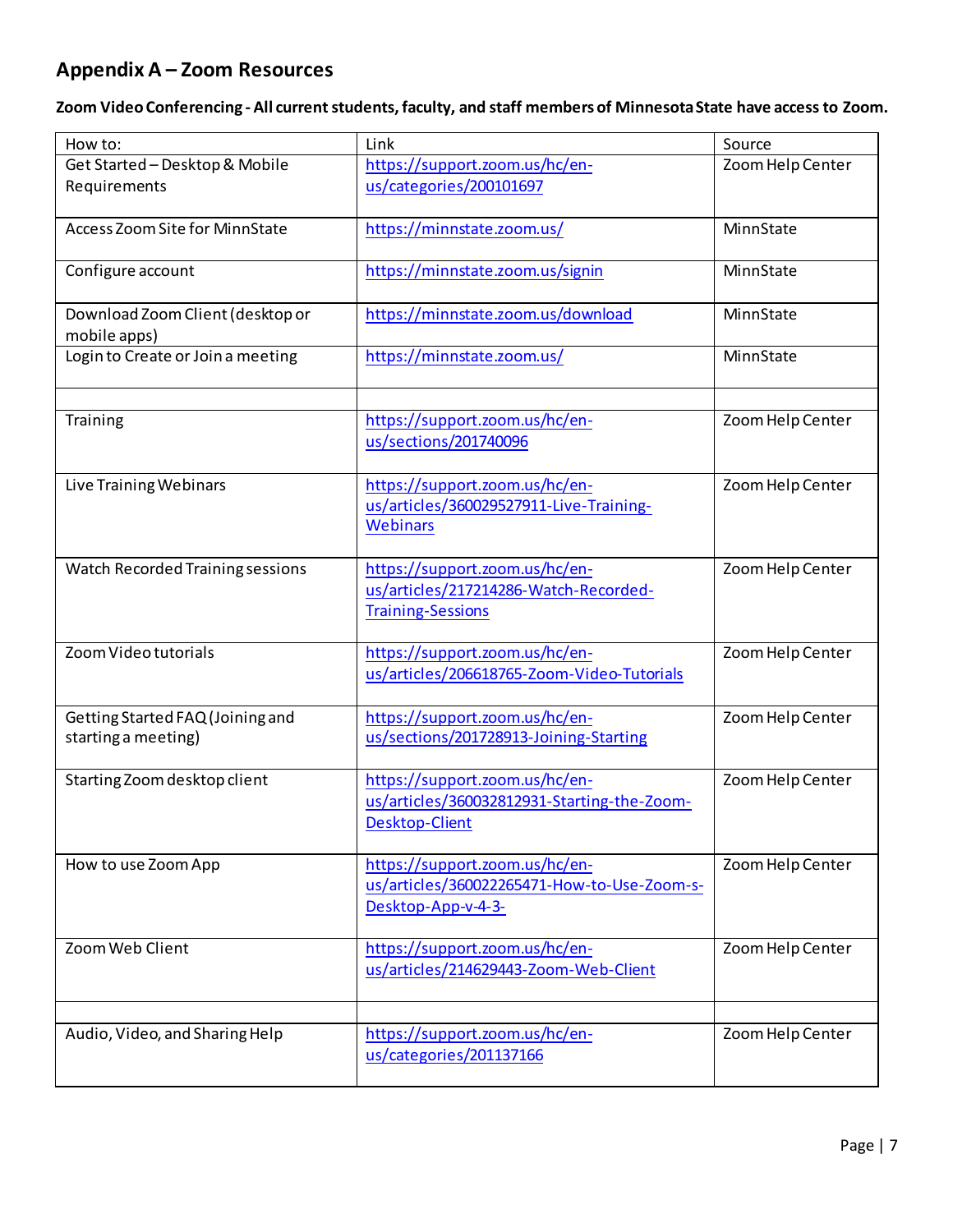| Test Audio before joining                                     | https://support.zoom.us/hc/en-<br>us/articles/201362283-Testing-Computer-or-<br>Device-Audio                        | Zoom Help Center |
|---------------------------------------------------------------|---------------------------------------------------------------------------------------------------------------------|------------------|
| Test Video before joining                                     | https://support.zoom.us/hc/en-<br>us/articles/201362313-How-Do-I-Test-My-<br>Video-                                 | Zoom Help Center |
| Schedule a meeting                                            | https://support.zoom.us/hc/en-                                                                                      | Zoom Help Center |
|                                                               | us/articles/201362413-How-Do-I-Schedule-<br>Meetings-                                                               |                  |
| Schedule a meeting with Zoom Website -<br>1 min. video intro. | https://www.youtube.com/embed/XhZW3iyXV9<br>U?rel=0&autoplay=1&cc_load_policy=1                                     |                  |
| Invite others to join meeting                                 | https://support.zoom.us/hc/en-<br>us/articles/201362183-How-Do-I-Invite-Others-<br>To-Join-a-Meeting-               | Zoom Help Center |
| Join a meeting                                                | https://support.zoom.us/hc/en-<br>us/articles/201362193                                                             | Zoom Help Center |
| Start or join as Host                                         | https://support.zoom.us/hc/en-<br>us/articles/201362423-How-do-I-Start-or-Join-a-<br>Scheduled-Meeting-as-the-Host- | Zoom Help Center |
| Join a meeting - 1 min. video intro                           | https://www.youtube.com/embed/hlkCmbvAH<br>QQ?rel=0&autoplay=1&cc load policy=1                                     | Zoom Help Center |
| Join & Configure Audio & Video - 2 min.<br>video intro        | https://www.youtube.com/embed/-<br>s76QHshQnY?rel=0&autoplay=1&cc_load_policy<br>$=1$                               | Zoom Help Center |
| Meeting Controls - 1 min. video intro                         | https://www.youtube.com/embed/ygZ96J_z4AY<br>?rel=0&autoplay=1&cc_load_policy=1                                     | Zoom Help Center |
| <b>Manage Participants</b>                                    | https://support.zoom.us/hc/en-<br>us/articles/115005759423-Managing-<br>participants-in-a-meeting                   | Zoom Help Center |
| Recording                                                     | https://support.zoom.us/hc/en-                                                                                      | Zoom Help Center |
|                                                               | us/sections/200208179-Recording                                                                                     |                  |
| Record Meeting - 2 min. video intro.                          | https://www.youtube.com/embed/IZHSAMd89J<br>E?rel=0&autoplay=1&cc_load_policy=1                                     | Zoom Help Center |
| Automatic Recording                                           | https://support.zoom.us/hc/en-<br>us/articles/202921119-Automatic-Recording                                         | Zoom Help Center |